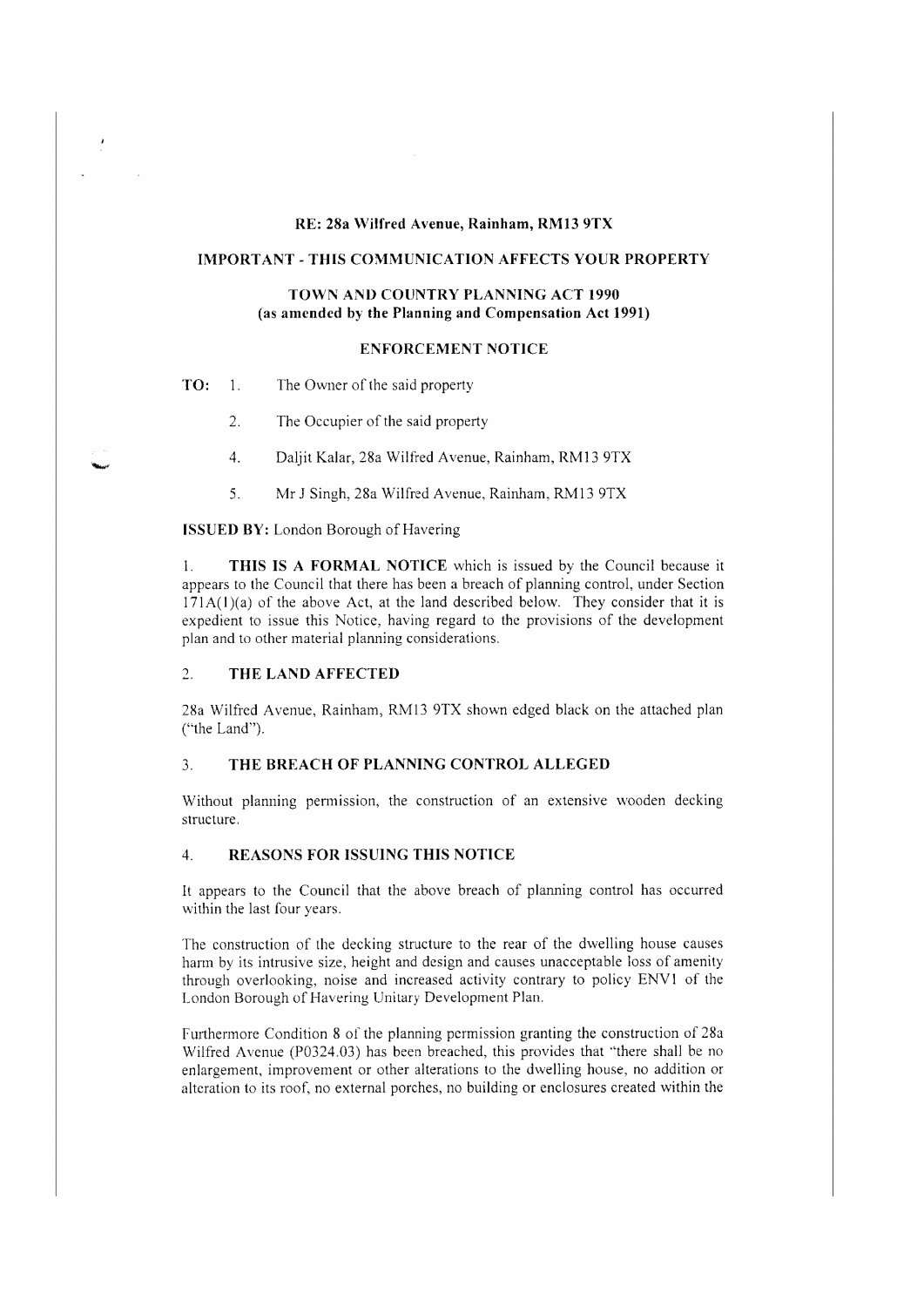curtilage or provision for storage of oil for domestic heating, without the prior consent in writing of the Local Planning Authority".

In spite of advisory letters from the Planning Service, the owner has not made contact to seek to discuss a remedy for the situation or submitted a valid planning application seeking to remedy the breach.

# 5. **WHAT YOU ARE REQUIRED TO DO**

(i) Remove the decking structure and return the Land to its original use as a garden.

Time for compliance: 3 months from the effective date of this notice.

(ii) Remove all materials brought on to the Land in connection with the unauthorised decking structure and all materials, equipment and rubble arising from compliance with (i) above.

Time for compliance: 3 months from the effective date of this notice.

## 6. **WHEN THIS NOTICE TAKES EFFECT**

This Notice takes effect on 25 August 2005, unless an appeal is made against it beforehand

Dated: 21 July 2005

Signed:

Authorised Officer

on behalf of London Borough of Ifavering Town Hall Main Road Romford RMl 3BD

## **YOUR RIGHT OF APPEAL**

You can appeal against this Enforcement Notice to the Secretary of State by 25 August 2005. further details are given in the attached explanatory note.

#### **WHAT HAPPENS IF YOU DO NOT APPEAL**

If you do not appeal against this Enforcement Notice, it will take effect on 25 August 2005 and you must then ensure that the required steps for complying with it, for which you may be held responsible, are taken within the period specified in the Notice.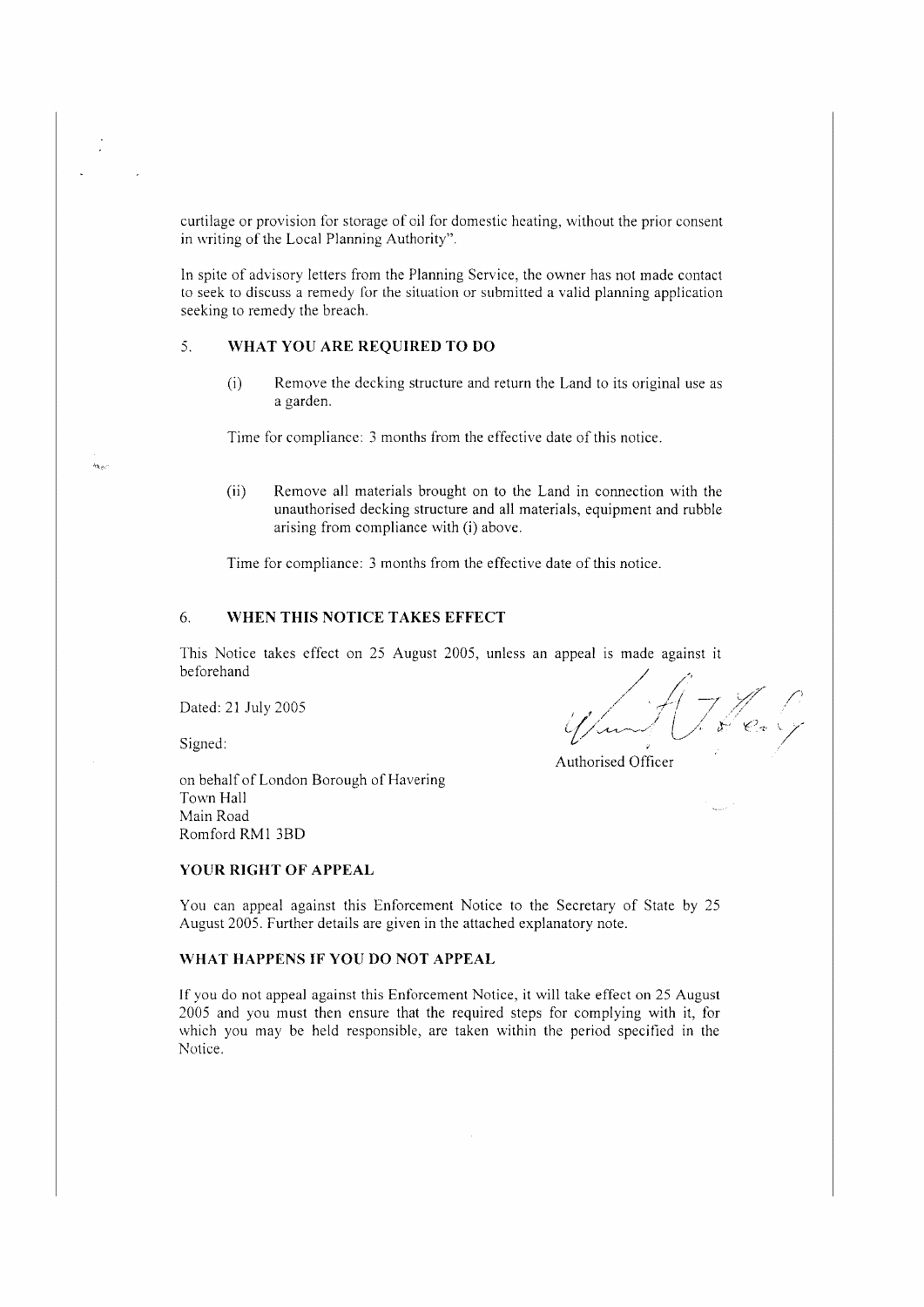# **FAILURE TO COMPLY WITH AN ENFORCEMENT NOTICE WHICH HAS**  TAKEN EFFECT CAN RESULT IN PROSECUTION AND/OR REMEDIAL **ACTION BY THE COUNCIL.**

### **EXPLANATORY NOTES**

## **STATUTORY PROVISIONS**

A summary of Sections 171A, 171B and 172 to 177 of the Town and Country Planning Act 1990 (as amended) is enclosed with this Notice.

## **YOVR RIGHT OF APPEAL**

*'{ou* can appeal against this Notice, but any appeal must be in writing and received, or posted \\Vith the postage paid and properly addressed) in time to be received in the ordinary course of the post, by the Secretary of State before 25 August 2005. The enclosed booklet "Enforcement Appeals - A guide to Procedure" sets out your rights. Read it carefully. If you appeal you should use the enclosed appeal forms. Two copies are for you to send to the Secretary of State if you decide to appeal. The other is for you to keep as a duplicate for your own records. You should also send the Secretary of State a copy of the Enforcement Notice.

#### **GROUNDS OF APPEAL**

The grounds of appeal are set out in Section 174 of the Town and Country Planning Act 1991 and are also set out on pages **2-5** of the enclosed appeal forms.

# **PLANI\ING APPLICATION FEE**

Should you wish to appeal on ground  $(a)$  - that planning permission should be granted for the unauthorised use - then a fee of  $£135$  is payable both to the Secretary of State and to the Council. If the fees are not paid then that ground of appeal will not be valid.

## **STATEMENT ON GROUNDS OF APPEAL**

You must submit to the Secretary of State, either when giving notice of appeal or within 14 days from the date on which the Secretary of State sends him a notice so requiring him, a statement in writing specifying the grounds on which you are appealing against the enforcement notice and stating briefly the facts on which you propose to rely in support of each of those grounds.

## RECIPIENTS OF THE ENFORCEMENT NOTICE

The names and addresses of all the persons on whom the Enforcement Notice has been served are:

- l, The Owner of the said property
- 2. The Occupier of the said property
- 3. Daljit Kalar, 28a Wilfred Avenue, Rainham, RM13 9TX
- 4. Mr J Singh, 28a Wilfred Avenue, Rainham, RM13 9TX